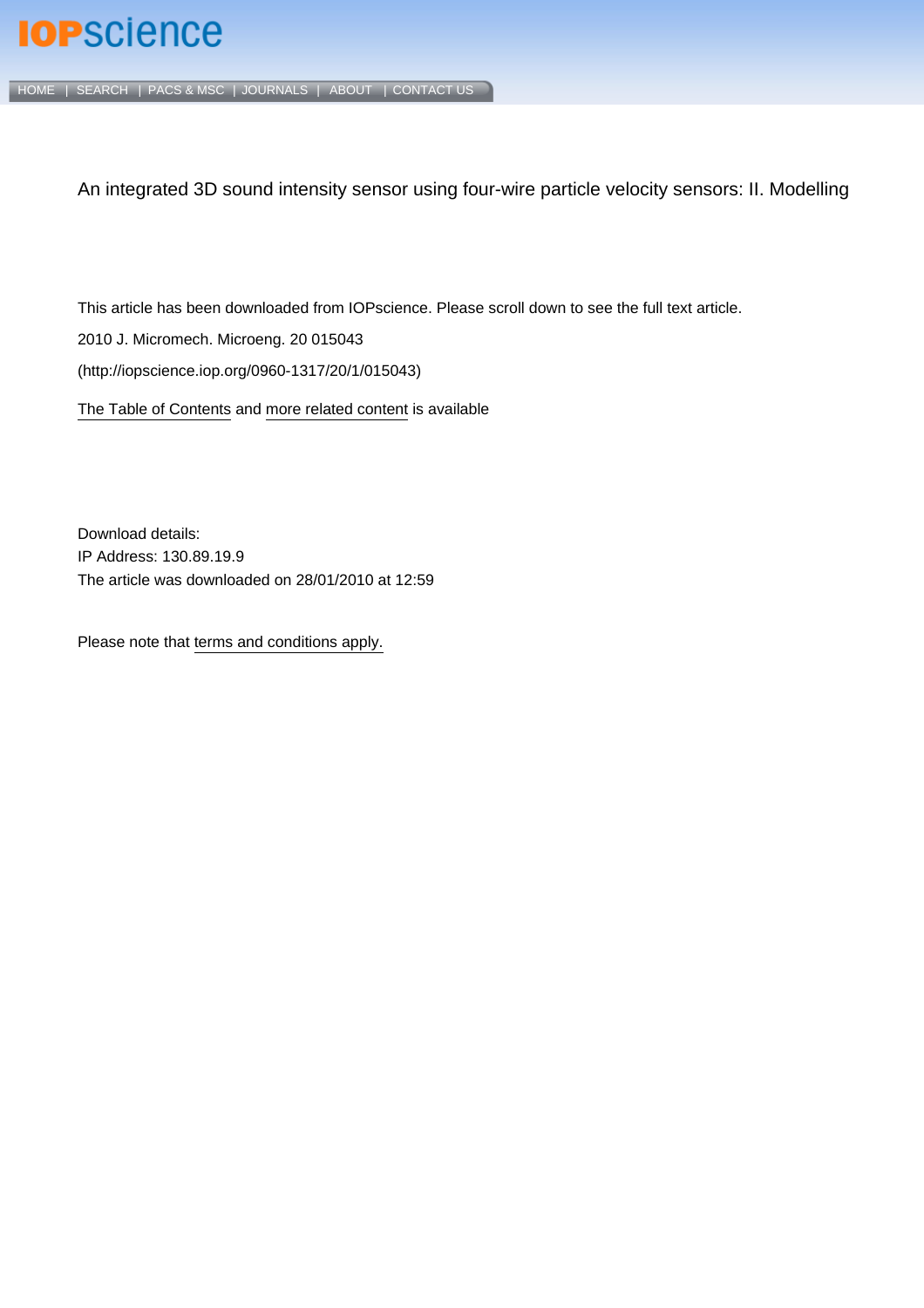J. Micromech. Microeng. **20** (2010) 015043 (11pp) [doi:10.1088/0960-1317/20/1/015043](http://dx.doi.org/10.1088/0960-1317/20/1/015043)

# **An integrated 3D sound intensity sensor using four-wire particle velocity sensors: II. Modelling**

# **J W van Honschoten, D R Yntema and R J Wiegerink**

Transducers Science and Technology Group, MESA+ Research Institute, University of Twente, PO Box 217, 7500 AE Enschede, The Netherlands

E-mail: [j.w.vanhonschoten@ewi.utwente.nl](mailto:j.w.vanhonschoten@ewi.utwente.nl)

Received 3 July 2009, in final form 23 October 2009 Published 14 December 2009 Online at [stacks.iop.org/JMM/20/015043](http://stacks.iop.org/JMM/20/015043)

#### **Abstract**

The sensitivity of a micromachined acoustic sensor consisting of four hot-wire particle velocity sensors is analysed theoretically and experimentally. The device and its fabrication have been presented in part 1 of this paper (Yntema *et al* 2010 *J. Micromech. Microeng.* **20** 015042). A relatively straightforward analytical model is presented that describes both the air flow around the probe and the temperature profile around the heated wires. The presence of the chip surface near the heated wires influences the fluid flow around the wires, while it also affects the temperature distribution in the probe by altering the direction of heat transport. Both effects result into a modified angular dependence of the sensor sensitivity with respect to the normal 'figure-of-eight' figure of the response. By means of finite elements software, the thermal and the acoustic flow behaviour of the sensor are also investigated numerically, both effects together and each apart, and the results are compared to the analytical model. Comparison with the experimental data is presented, showing that the model is appropriate to describe the angular dependence and the magnitude of the sensor response. It is concluded that the perturbed air flow due to the chip surface is the dominant reason for the observed angular sensitivity.

## **1. Introduction**

In the acoustical practice, during the last few decades the study of vector fields and acoustic flow has become of increasing interest. Next to the acoustic pressure, the acoustic particle velocity can be measured experimentally nowadays, allowing for a much more effective way of characterizing sound fields, visualizing acoustic flows and investigating real-life energetic effects of acoustic power flow (such as scattering, vortex flow, shielding area, etc) than with pressure measurements only. By means of a particle velocity sensor complementary to the conventional pressure microphone, a complete characterization of the threedimensional sound field, including the intensity streamlines and the different contributions of the sources, becomes possible. A micromachined hot-wire particle velocity sensor for this purpose, composed of two parallel heated wires, was presented about 10 years ago by De Bree [\[2–4](#page-11-0)]. Until then, most flow sensors were based on a single hot-wire

anemometer concept. Anemometers, however, are not linear, not sensitive to small velocities and, in particular, not directional [\[5,](#page-11-0) [6](#page-11-0)]. Since its introduction, the particle velocity sensor has been mainly used for measurement purposes, in particular broadband one- and three-dimensional sound intensity measurements  $[7-10]$  and the determination of acoustic impedances, *in situ* or otherwise [\[11\]](#page-11-0). Its sensitivity behaviour and characteristics have been studied extensively [\[12–15](#page-11-0)], while it has been further developed and improved, for example to a three-wire configuration, with a higher signal-tonoise ratio.

Thanks to their direction-dependent sensitivity, particle velocity sensors are valuable in the separation of many uncorrelated sound sources and estimating the contributions of these sources to the total sound field [\[16–21\]](#page-11-0), whereas the noise level of the sensor response can be significantly reduced [\[15](#page-11-0)]. When the contribution of each sound source to the total sound field is known, techniques with array applications such as direct sound field measurements or inverse acoustics can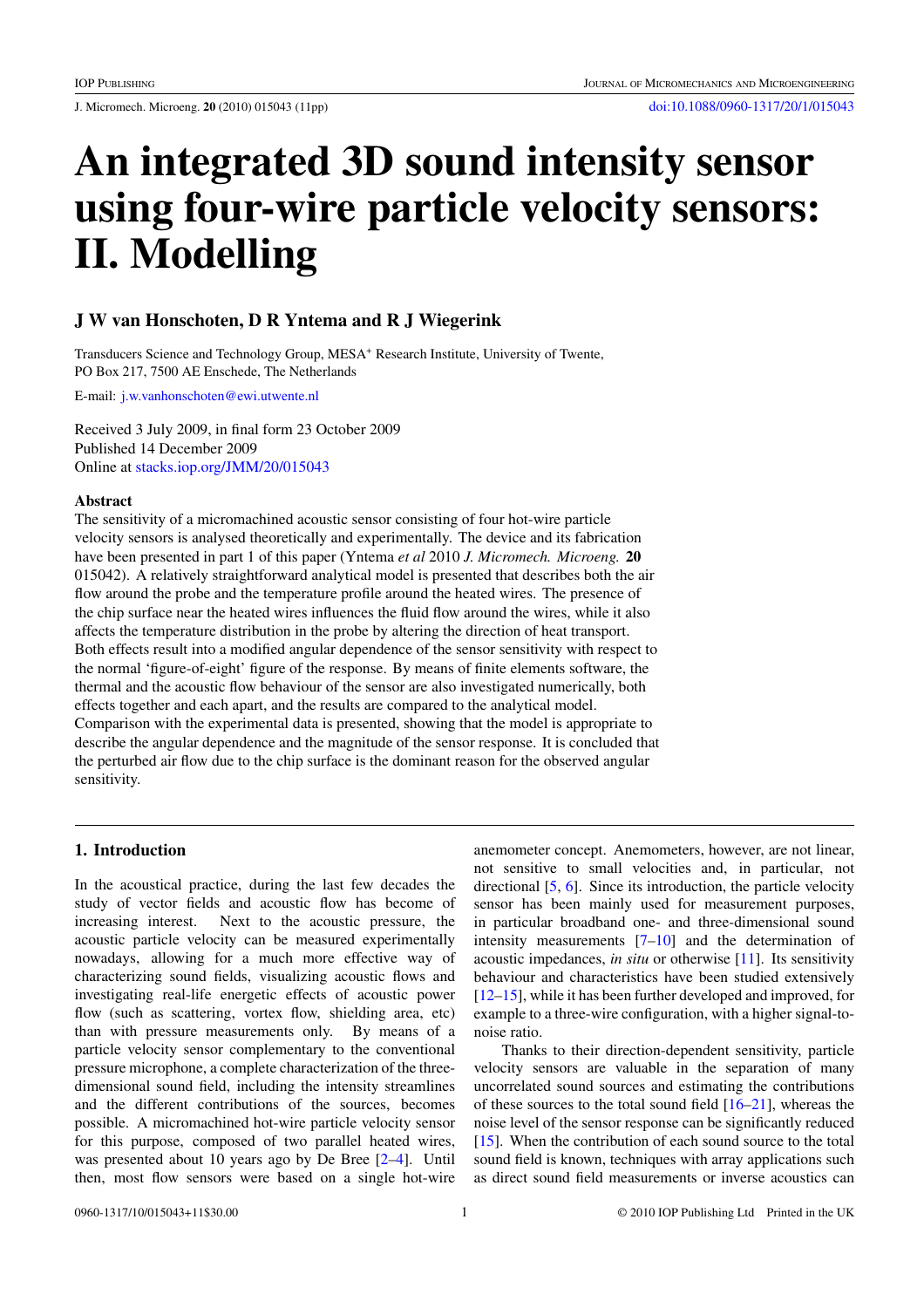<span id="page-2-0"></span>

**Figure 1.** (*a*) The four-wire particle velocity probe, containing four 1 mm long sensor wires suspending the rectangular orifice in the chip surface. (*b*) Schematic drawing of the probe. The distance between the wires is 250  $\mu$ m.

be applied for each source. Especially in near field acoustic holography [\[22](#page-11-0), [23\]](#page-11-0), where the sound field is measured in close proximity to the vibrating object, particle velocity measurements allow for distinguishing the multiple sources from noise sources.

In the preceding paper, 'An integrated 3D sound intensity sensor using four-wire particle velocity sensors: part 1' [\[1](#page-11-0)], an integrated particle velocity sensor with omni-directional sensitivity was presented [\[14,](#page-11-0) [24–26](#page-11-0)], consisting of four individual particle velocity sensors integrated on a single silicon die. This integrated design allowed the realization of three-dimensional sensitive acoustic sensors with very good reproducibility in terms of directional sensitivity.

From the above it will be clear that, for a very accurate determination of the direction of the involved particle velocities, a good understanding of the directional sensitivity of the probe is needed. However, the current designs show a deviation in their directional sensitivity pattern from the ideal 'figure-of-eight' response [\[3](#page-11-0)] that would be the case for free standing wires. Up to now, this deviation has not been fully understood. The purpose of this paper is to analyse this effect and model the directional sensitivity pattern for the four-wire probe (see figure 1), with the sensor wires placed within a square orifice in the chip surface. Contrary to a previous analysis [\[26\]](#page-11-0) which focussed on the flow pattern around the sensor, in this paper all important physical aspects are taken into account. Namely, we consider both the acoustic flow profile around the device, that is disturbed due to the presence of the printed circuit board acting as a disturbance for the flow, and the local temperature distribution around the wires. As will be shown, the chip surface acts as a heat sink that affects the heat transport due to convection. Consequently, it influences the directionality of the sensor response to particle velocities.

## **2. Theory**

Ideally, the two parallel heated wires of a particle velocity sensor exhibit a (cos  $\theta$ )-dependent response to a fluid flow imposed under an angle  $\theta$  with respect to the plane of the wires since the sensor wires detect the velocity component directed in the plane of these wires only. This  $\cos \theta$  angular dependence on the incoming flow is sometimes referred to as a 'figure-ofeight' response, related to the representation of the sensor response in the polar plane [\[3](#page-11-0), [7](#page-11-0), [8](#page-11-0), [14](#page-11-0)]. However, in practice free standing wires without any connections to the probe do not exist, and as a consequence of the surrounding material the angular dependence of the sensitivity is significantly influenced. For the probe as shown in figure 1, where the thin wires (1 mm long, 300 nm thick silicon nitride beams with a 100 nm platinum*/*chromium layer on top) are placed within a square orifice in a 250  $\mu$ m thick silicon support, measurements show that the figure-of-eight pattern is rotated by  $10-20°$  due to the presence of the silicon substrate  $[1]$  $[1]$ . That is, the angle *θ* of the incoming flow is rotated by 10–20◦, independent of *θ* itself.

In the experiments it is not only seen that the measured angle deviates from the angle  $\theta$  of the incoming flow, this angular shift appears to be *θ*-independent as well, which results in a constant rotation of the entire 'figure-of-eight' curve of  $18 \pm 2^\circ$  in the polar plane. For a slightly different version of the probe, with an integrated pressure microphone [\[1](#page-11-0)], this deviation is measured to be  $13 \pm 2^\circ$ .

There are two possible causes for this observed effect. First, the presence of the chip surface in the proximity of the wires is likely to have a disturbing effect on the air flow, thereby altering the direction of the local velocity at the position of the wires. Second, the silicon surface may act as a heat sink resulting in a disturbance of the temperature distribution around the heated sensor wires. In the remainder of this section, both phenomena are investigated. First, we deduce an expression for the temperature in the probe and analyse the consequences, next we calculate the stream profile of the air in and around the probe, and finally we combine these effects.

#### *2.1. The temperature around the wires*

To analyse the response of the sensor due to an imposed acoustic flow, the temperature profile around the heated wires has to be calculated. At first, the static temperature distribution in the device is calculated, when no air flow is present. An acoustic wave gives only a small perturbation to this temperature profile and the output signal of the sensor is linearly proportional to the local temperature gradient at the position of the sensor wires [\[12,](#page-11-0) [13](#page-11-0), [26\]](#page-11-0). Therefore, the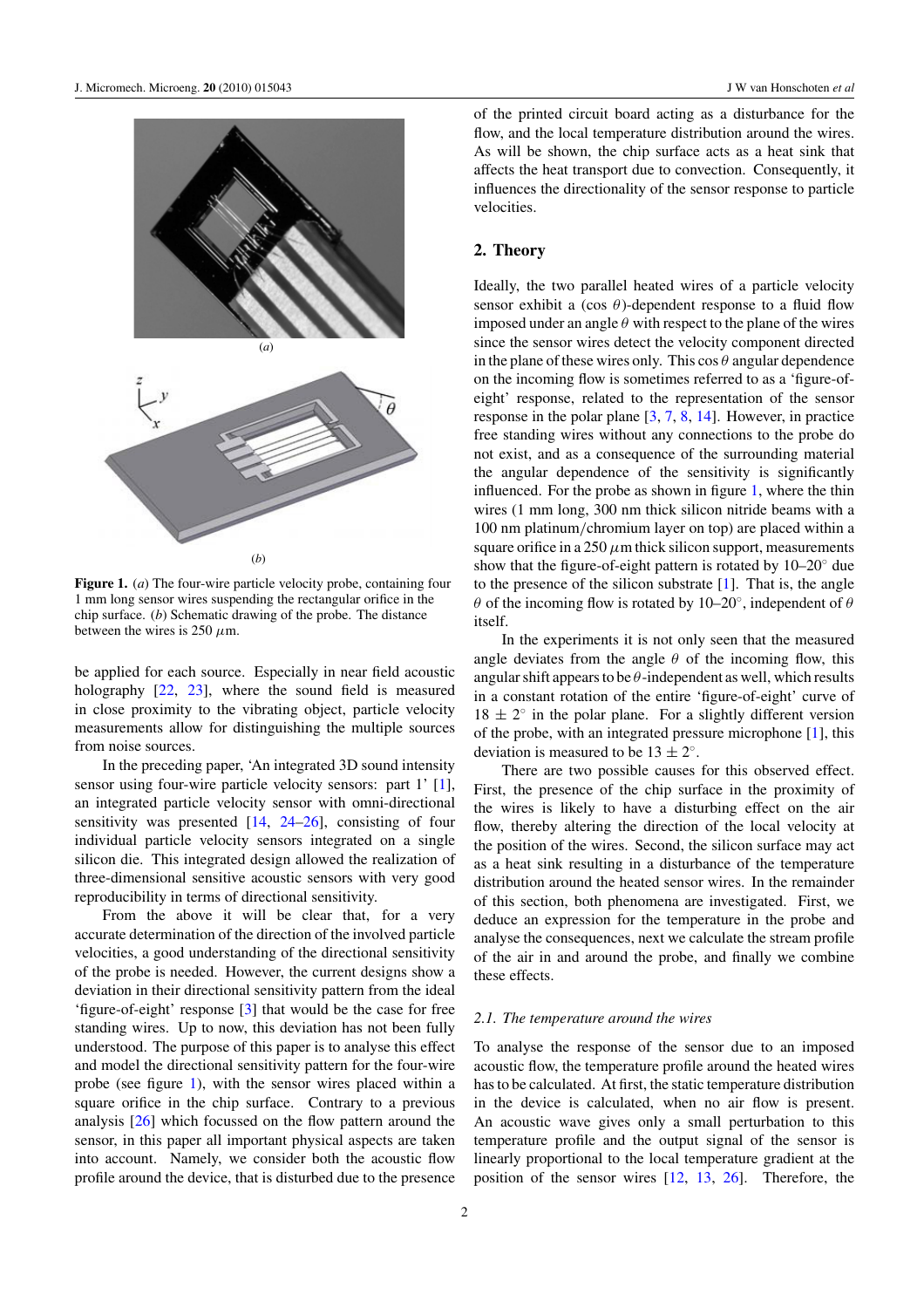<span id="page-3-0"></span>

**Figure 2.** Cross-sectional view of the model geometry for the calculation of the temperature distribution. The thickness of the substrate (the chip) is *d*; its full width is 2*D*, the horizontal distance between the wires is also  $d$ . In writing the expansion  $(6)$ , it was assumed that the walls at fixed temperature  $T = 0$  extend to infinity, as illustrated by the dotted lines.

static temperature distribution provides sufficient information to deduce all relevant sensitivity properties, in particular to obtain the angle of maximum sensitivity of the device.

In the absence of air flow and when the wires are heated by a constant electrical current, the temperature distribution around the wires follows from the stationary heat equation

$$
-\vec{\nabla}(k\vec{\nabla}T) = Q,\tag{1}
$$

where  $k = k(T)$  is the thermal conductivity of air, which is in principle a function of temperature, and *Q* represents the heat produced by the heater per unit volume per unit time. Since *Q* is nonzero only at the heated wires (i.e. at  $(x,z) = (\pm x_0,$  $\pm z_0$ )), it can be written as

$$
Q = \frac{P}{l_y} (\delta(x - x_0) + \delta(x + x_0))
$$
  

$$
(\delta(z - z_0) + \delta(z + z_0)),
$$
 (2)

where *P* is the dissipated power in the wire and  $l<sub>v</sub>$  is the wire length. In general, the heating power is not distributed uniformly over the wire because the local resistance is temperature dependent; however, the variation along the wire is only a few per cent and can therefore be neglected. The coordinate dependence of the heat sources is described by Dirac delta functions since the heater thickness *h* and width *w*  $(400 \text{ nm}$  and  $5 \mu \text{m}$ , respectively) are small with respect to the other dimensions of the device and can thus be neglected in calculating the temperature distribution [\[12,](#page-11-0) [13\]](#page-11-0).

As illustrated by the cross-sectional view in figure 2, the four wires are located at  $(x, z) = (\pm d/2, \pm d/2)$ . On the surface of the silicon substrate, the temperature and the heat flux have to be continuous, that is,

$$
T = T_s, \qquad k \frac{\partial T}{\partial n} = k_s \frac{\partial T_s}{\partial n}, \qquad (3)
$$

with  $T_s$  and  $k_s$  the temperature and thermal conductivity of the substrate, respectively. Due to the high thermal conductivity of silicon, the ratio  $k/k_s \approx 1.6 \times 10^{-4}$  is small and the temperature gradient inside the substrate can be neglected, so that the boundary condition is simplified to

$$
T = T_0,\t\t(4)
$$

with  $T_0$  the room temperature. Let us assume first that  $k$ does not depend on temperature. Further we assume that the leakage of heat power to the substrate via the beam ends is small compared to the total dissipated power. This last assumption will be checked below.

Then, the heat equation (1) becomes linear:

$$
\partial_x^2 T + \partial_y^2 T + \partial_z^2 T = -\frac{P}{l_y} \left( \delta \left( x - \frac{d}{2} \right) \delta \left( x + \frac{d}{2} \right) \right) \cdot \left( \delta \left( z - \frac{d}{2} \right) \delta \left( z + \frac{d}{2} \right) \right),
$$
\n(5)

and one can easily shift the temperature  $T$  to  $T-T_0$ , so that the boundary conditions become  $T = 0$  on the chip surface and  $T \to 0$  for  $x \to \pm \infty$ .

For the actual geometry of the device it is difficult to solve this equation analytically. However, we can simplify the geometry by assuming that the walls at  $x = \pm l_x$ , acting as heat sinks and on which the boundary condition  $T = 0$  applies, extend to infinity along the *z*-direction (see the dotted lines in figure 2). For the temperature in the device we can then make an expansion in harmonics:

$$
T(\xi, \eta, \zeta) = \sum_{n=0}^{\infty} \sum_{m=0}^{\infty} T_{nm}(\zeta) \cos \lambda_n \xi \cos \lambda_m \eta,
$$
  

$$
\lambda_n = \frac{\pi}{2} (2n + 1),
$$
 (6)

where we have introduced the normalized space variables  $\xi =$  $x/l_x$ ,  $\eta = 2y/l_y$  and  $\zeta = z/l_x$ , where  $l_x$  is half the gap distance and  $l<sub>y</sub>$  is the wire length.

Substitution of this expansion into equation (5) yields ordinary differential equations for the coefficients  $T_{mn}$  that can be solved easily, taking into account the boundary conditions. With the parameter  $\xi_0 = \zeta_0 = d/2l_x$ , the solution for these coefficients is

$$
T_{nm}(\zeta) = \frac{2P}{kl_y} \frac{(-1)^m}{\lambda_m \sigma_{mn}} \cos \lambda_n \xi_0 (e^{-\sigma_{nm}|\zeta - \zeta_0|} + e^{-\sigma_{nm}|\zeta + \zeta_0|})
$$
  
\n
$$
\sigma_{nm} = \sqrt{\lambda_n^2 + (2l_x/l_y)^2 \lambda_m^2}.
$$
\n(7)

The resulting expression for the temperature, the double series (6), is a quickly converging expansion that can be calculated easily numerically. For a typical set of parameters the temperature distribution is shown in figure [3.](#page-4-0) Also depicted in these graphs are the results from numerical simulations as described in section [3.](#page-8-0) The figures show clearly the sharp peaks at the points  $(ξ, η, ζ) = (±ξ<sub>0</sub>, 0, ±ζ<sub>0</sub>),$  that flatten out at increasing distance from the heaters. In the lower graph of figure [3,](#page-4-0) the *y*-dependence of *T* along the heaters is seen: along a relatively large distance this temperature is almost constant and the *y*-dependence in the central part of the heaters can be neglected.

With the obtained expression (7) for the temperature, we can now also verify the assumption of a constant power dissipation *P*, along *y*. From the temperature being constant in the middle part of the heater, approximately  $|\eta| < 0.7$ , one can conclude that the heating power in this region (which is temperature dependent via the wire resistance) is almost constant along the length. Moreover, an estimation for the power leakage *δP* to the substrate can be made. Since *δP* is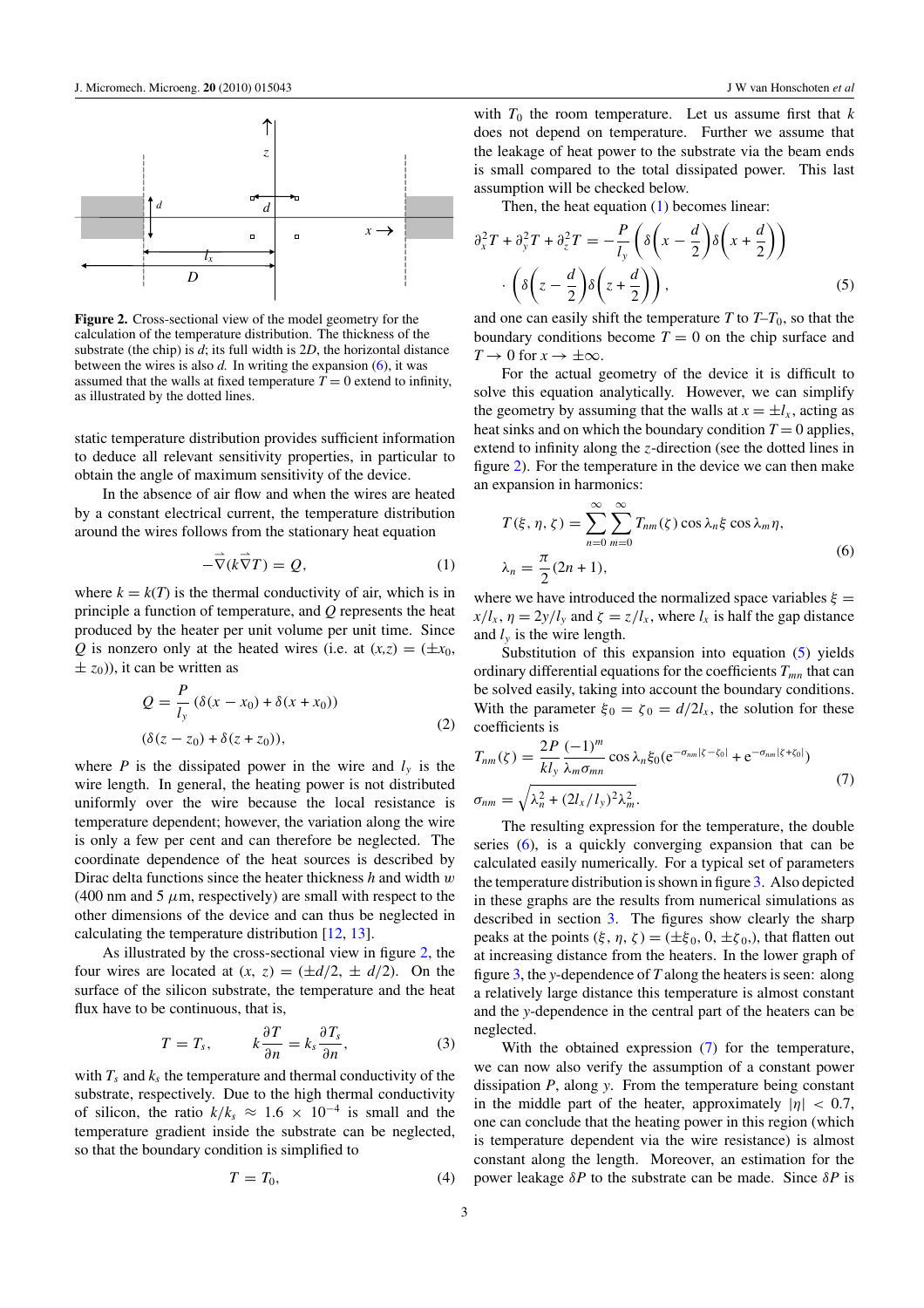<span id="page-4-0"></span>

**Figure 3.** Temperature distribution in the channel along the normalized *x*–*z*- and *y*-axes, respectively, according to the calculated expansion [\(6\)](#page-3-0) and [\(7\)](#page-3-0), with  $\xi_0 = 0.2$ ,  $l_x = 1$  mm and  $l_y = 1.5$  mm. For comparison, results from numerical simulations are also shown. The temperatures were normalized by  $T_0$ , the temperature at the point of the heaters ( $\pm \xi_0$ , 0,  $\pm \zeta_0$ ).

the product of the heat flux through the heater ends and the area of the wires cross section,

$$
\delta P = 2k_h \left| \frac{\partial T}{\partial y} \right|_{\eta = \pm 1} h w,\tag{8}
$$

with *h* the height of the heated wire, *w* its width and *k<sup>h</sup>* its thermal conductivity, one can use [\(7\)](#page-3-0) to deduce  $|T/y|_{n=+1}$  and evaluate the heat power  $\delta P$  dissipated through the wire ends. If we use  $k_h \sim 18.5 \text{ W m}^{-1} \text{ K}^{-1}$ ,  $k = 0.0263 \text{ W m}^{-1} \text{ K}^{-1}$ and a wire thickness *h* of 100 nm and width  $w = 2 \mu m$ , we obtain  $\delta P/P \approx 0.02$ . So, the power leakage to the substrate is relatively small.

The obtained static temperature profile is the required starting point to find the sensitivity of the device and its response to an acoustic gas flow. If due to an acoustic wave the gas close to the heaters moves with a velocity  $v$ , the temperature around the wires is described by the full heat equation

$$
\rho c_p(\partial_t T + \vec{v}\,\vec{\nabla}T) - \vec{\nabla}(k\vec{\nabla}T) = Q,\tag{9}
$$

where  $c_p$  is the gas heat capacity at constant pressure. One can define the thermal diffusion coefficient *D* as  $D = k/\rho c_p$ , which is approximately  $1.9 \times 10^{-5}$  m<sup>2</sup> s<sup>-1</sup> for our situation. The convective term is responsible for the difference in wire temperatures.

The small temperature differences between the wires lead to variations in the air density, causing a small vertical flow called free convection. To see if this free convection plays a significant role compared with the acoustically induced forced convection, we should consider the relative magnitudes of the Grashof number (*Gr*), which is a ratio of buoyance force and viscous force [\[27](#page-11-0)], and the Reynolds number. For our case (estimating the wires temperature difference as ∼0.1 K; a particle velocity  $\sim$ 5 × 10<sup>-3</sup> m s<sup>-1</sup>; *T*<sub>heaters</sub> ~ 400 K), we find that  $Gr/Re^2 \approx 0.02$ . So,  $Gr/Re^2 \ll 1$ , and therefore the natural convection due to the acoustically induced temperature variations can be neglected. The high static wire temperature itself leads to substantial air flow due to free convection, but this air flow is constant and will not be modulated by the acoustic signal.

We assume that the heater power is not too large, so that the temperature dependence of the heat conductivity is negligible, and that the particle velocity  $v$  is small. Then, the solution of the complete equation  $(8)$  is obtained by the earlier found temperature plus a small correction that is proportional to *v*. The condition that the particle velocity is small means that it is much lower than the diffusion velocity over a characteristic length *l*, i.e.  $v \ll D/l$ . Taking the mutual wire distance *l* as 250  $\mu$ m, the correction to the temperature  $\delta T$  will be small,  $\delta T \ll T$ , if *v*  $\ll 0.08$  m s<sup>-1</sup>. This corresponds to an acoustic pressure of 36 Pa. Since this is a large sound level, the temperature correction  $\delta T$  is small and one can write for it the inhomogeneous equation

$$
\partial_t \delta T - D \vec{\nabla}^2 \delta T = -\vec{v} \vec{\nabla} T, \qquad (10a)
$$

with the boundary conditions that  $\delta T = 0$  on the walls and at infinity. With *θ* the angle between the *local* gas flow and the (*x*, *y*)-plane, this can be written as

$$
\partial_t \delta T - D\vec{\nabla}^2 \delta T = -v \partial_x T \cos \theta - v \partial_z T \sin \theta. \qquad (10b)
$$

This equation can in principle be solved for  $\delta T$ , if the function *T* is given. For specific geometries of the particle velocity sensor, this has been elaborated, in [\[12](#page-11-0), [13](#page-11-0)]. The perturbation *δT* is then also written as an expansion in harmonics and the coefficients can be calculated explicitly. This expansion is a function of geometric parameters, the frequency, and, in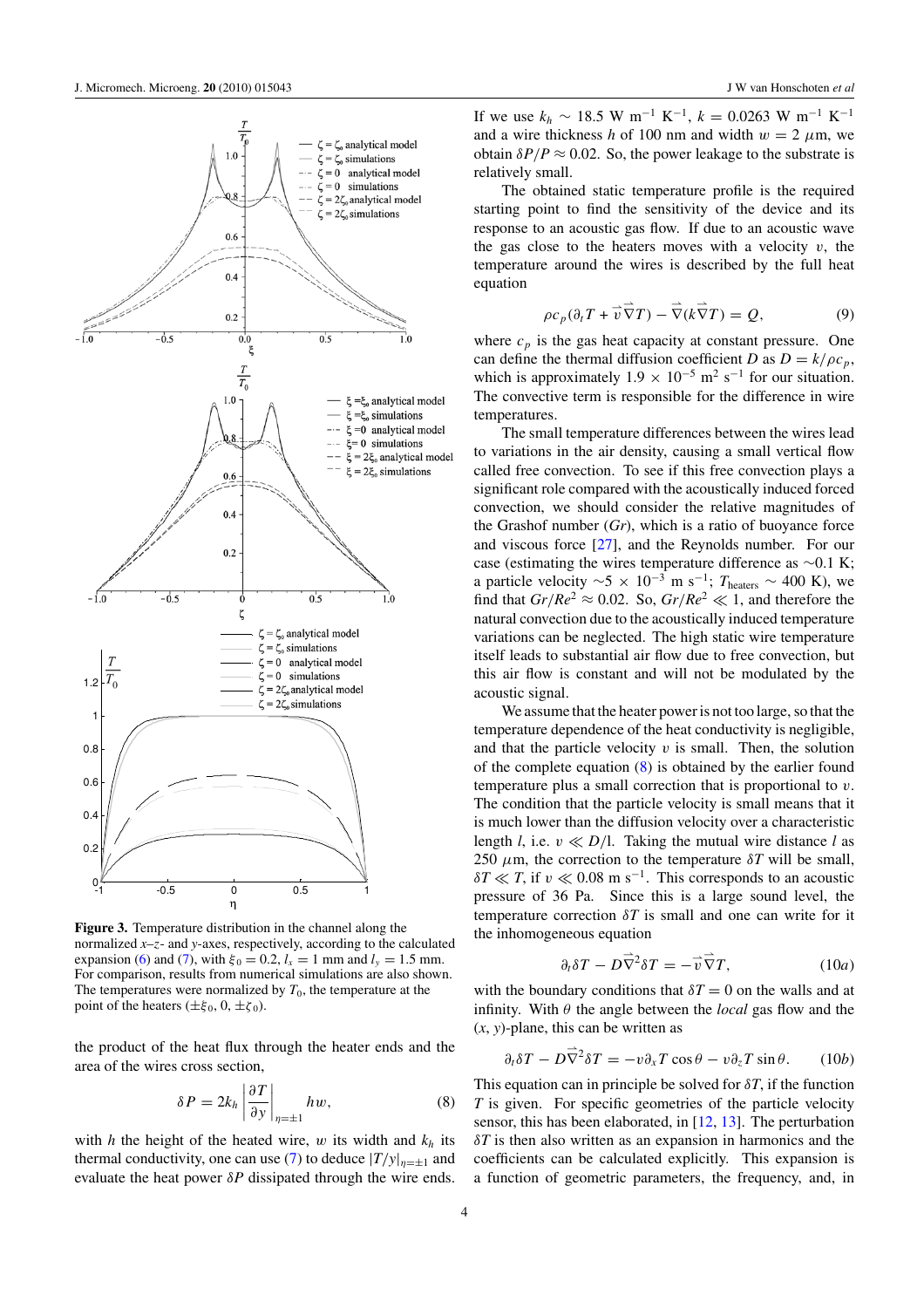<span id="page-5-0"></span>particular, linearly proportional to  $v/D$ . With this, the values of *δT* around the heaters can be evaluated explicitly. The output signal, *S*, is proportional to the temperature difference between the wires and follows therefore directly from the two values for *δT* at the respective places.

In this paper, however, the main point of interest is the angular dependence of the output signal, i.e. the sensitivity as a function of *θ*, and for this purpose the complete solution for *δT* is not required.

Nor do we have to take specifically into account the frequency dependence. The frequency enters through the finite heat capacity of the wires, which cannot perfectly follow the air temperature variations. First, the region of interest, 10– 1000 kHz, is well below the cut-off frequency of the system, several kHz for the current probe [\[9,](#page-11-0) [13\]](#page-11-0), so that the system is nearly frequency independent here. Second, for the geometrical dependence of the sensitivity that we are interested in, only the proportionality constant *v/D* and other possible geometrical parameters of the probe are of relevance.

Since equations  $(10a)$  $(10a)$  are linear in *T*, the different components of the source term  $\overrightarrow{\nabla}$  $\overrightarrow{T}$  in equation [\(10](#page-4-0)*b*) contribute linearly to the perturbation  $\delta T$ . For two parallel wires in free space the output signal (proportional to the temperature difference between the wires) is linearly proportional to the inner product of the vector  $\vec{v}$  of the incident gas flow and the vector in the plane of the wires. As noted above, this yields the cos  $\theta$  dependence of the output (the figure-of-eight response). For the current situation, all heated wires and the probe geometry contribute to the temperature distribution around the wires. The output signal of the device, *S*, thus becomes

$$
S = \delta T |_{\text{sensor 1}} - \delta T |_{\text{sensor 2}}\sim v \partial_x T \cos \theta + v \partial_z T \sin \theta\sim v (\alpha \cos \theta + \sin \theta),
$$
\n(11)

with  $\alpha = \partial_x T / \partial_z T$  the ratio between the *x*- and *z*-derivative of the temperature at the place of the wire, averaged over the length of the wire (that is, along *y*).

The output signal is determined from the two wires in the plane that makes an angle of 45◦ with the *x–y* plane, for example the upper-left and lower-right wire in the cross section of figure [2.](#page-3-0) Ideally, that is if there were no influence of the surrounding device, the polar diagram of the sensitivity would therefore show its maximum at  $\theta = 45^\circ$ .

One can write for the angular dependence of the temperature difference between these two wires:

$$
S(\theta) \sim \alpha \cos \theta + \sin \theta \sim \cos(\theta + \Delta) + \sin(\theta + \Delta), \quad (12)
$$

where the angle shift  $\Delta$  (in radians) is given by

$$
\Delta = \arctan \alpha - \pi/4. \tag{13}
$$

Thus, the ratio between the *x-* and *z-*derivatives of the temperature profile at the wire leads to a *θ*-independent rotation of the 'figure of eight' of the sensitivity in the polar diagram. The maximum sensitivity is shifted from  $\theta = 45^\circ$  to  $\theta = 45^\circ + \Delta$ .

From the expression for the temperature [\(7\)](#page-3-0) we can easily find its *ξ* - and *ζ* -derivatives. These can be evaluated at the



**Figure 4.** Streamline pattern in the *ξ*−*ζ* plane around two thin plates of infinite length in the *η*-direction, according to the approximate solution based on equation [\(19\)](#page-7-0). The angle of incidence of the flow is  $\pi/8$ , the plates have a normalized width 2 and normalized gap distance 2. (So  $D = 3$   $l_x$ :  $\xi_s = 2$ .)

place where a sensor wire is located,  $(\xi, \zeta) = (\pm \xi_0, \pm \zeta_0)$ . Until now, the sources have been considered as infinitely small (described by delta functions in space). Now, the finite width *w* and height *h* of the wires can also be taken into account, by averaging the values for  $\partial_{\xi}T$  and  $\partial_{\zeta}T$  over the wire width and height. With the definitions for the normalized width and height as  $\xi_1 = w/2l_x$ ,  $\zeta_1 = h/2l_x$ , we calculate these averaged values for  $\partial_{\xi}T$  and  $\partial_{\zeta}T$ . After averaging over the wire lengths we obtain for the sensor at  $(\xi, \zeta) = (-\xi_0, -\zeta_0)$ 

$$
\frac{1}{8\xi_1\xi_1} \int_{-\xi_0-\xi_1}^{-\xi_0+\xi_1} d\xi \int_{-1}^{1} d\eta \int_{-\zeta_0-\zeta_1}^{-\zeta_0+\zeta_1} d\zeta \ \partial_{\xi} T(-\xi_0, \eta, -\zeta_0)
$$
  
= 
$$
\sum_{n,m} \frac{P}{kl_y} \frac{(-1)^m}{\lambda_m^2 \sigma_{nm}^2} \sin 2\lambda_n \xi_0
$$
  

$$
\times \frac{1 - e^{-\sigma_{nm}\zeta_1} + e^{-2\sigma_{nm}\zeta_0} \sinh \sigma_{nm}\zeta_1}{\zeta_1}
$$
(14*a*)

and

$$
\frac{1}{8\xi_1\xi_1} \int_{-\xi_0-\xi_1}^{-\xi_0+\xi_1} d\xi \int_{-1}^{1} d\eta \int_{-\zeta_0-\zeta_1}^{-\zeta_0+\zeta_1} d\zeta \, \partial_{\zeta} T(-\xi_0, \eta, -\zeta_0) \n= \sum_{n,m} \frac{2P}{kl_y} \frac{(-1)^m}{\lambda_m^2 \sigma_{nm}} \cos^2 \lambda_n \xi_0 \frac{\sin \lambda_n \xi_1}{\lambda_n \xi_1} \n\times \frac{e^{-2\sigma_{nm}\xi_0} \sinh \sigma_{nm}\zeta_1}{\zeta_1}.
$$
\n(14b)

Similar expressions are found for the other wires at the places  $(±ξ<sub>0</sub>, ±ζ<sub>0</sub>)$ .

The ratio between  $\partial_{\xi}T$  and  $\partial_{\zeta}T$  at the wire location determines  $\alpha$  and with this value one obtains the angular shift  $\Delta$  (equation (13)) of the sensitivity. The result is shown in figure [7,](#page-6-0) where  $\Delta$  is shown for varying gap distance  $l_x$ . As expected, the shift  $\Delta$  tends to zero for increasing gap distance, which approximates the 'free space' geometry.

For the four-wire device under investigation, two different modes of operation can be distinguished. In its normal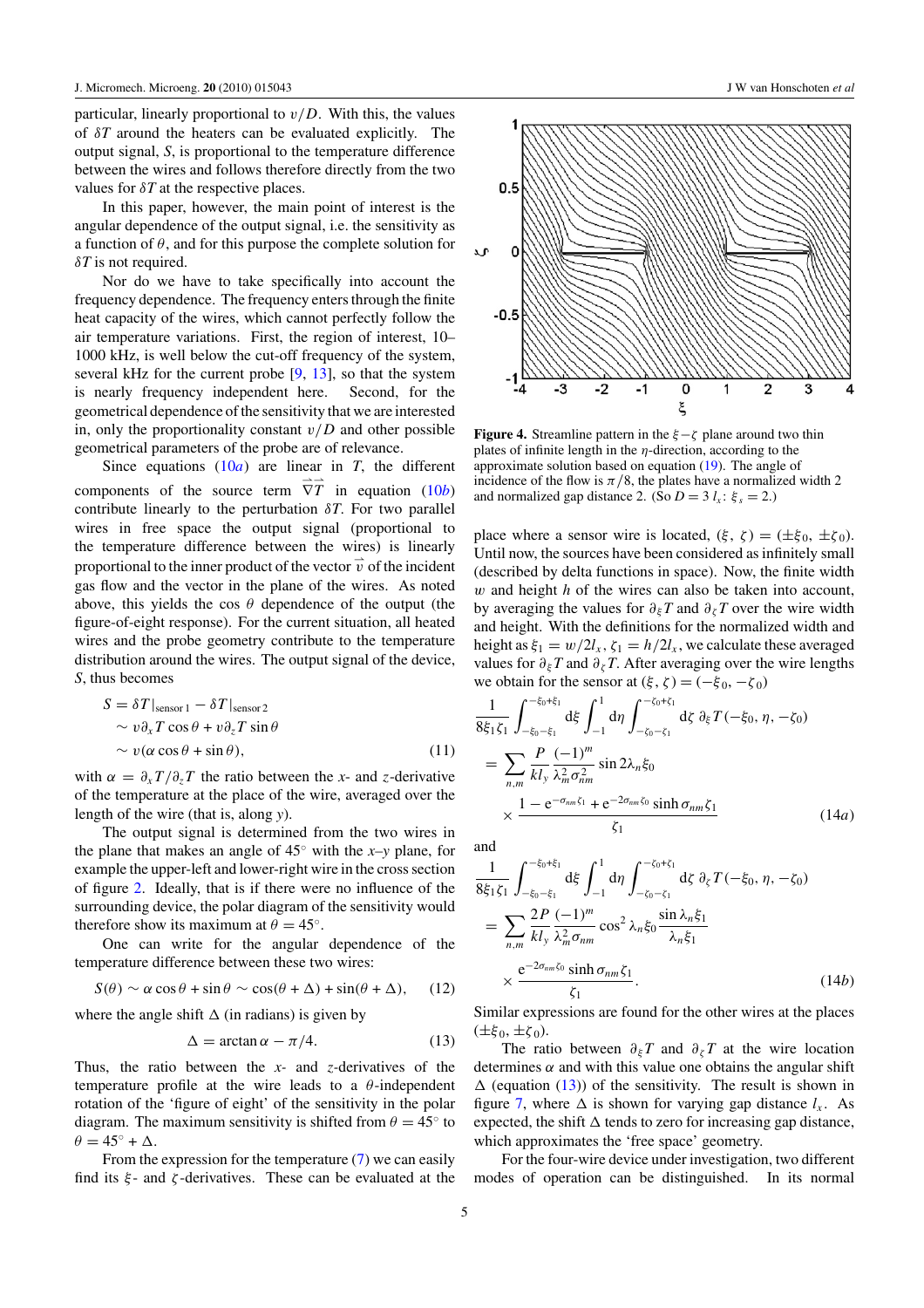<span id="page-6-0"></span>

**Figure 5.** Cross-section of the devices with a thin layer of varying material and varying size on top, that were used in the experiments on the investigation of the temperature effect. The gap distance  $2l<sub>x</sub>$ was varied in the different designs; the thin top layer was successively balsa wood and silicon.

operation mode, all four wires are heated (equally), as described above with the expansion for the temperature [\(6\)](#page-3-0), leading to equations  $(14a)$  $(14a)$  and  $(14b)$ . A second operation mode is possible, in which only two wires are heated, those placed at an angle of 45◦ with the *x–y* plane (for example the upper-left and lower-right heater). To calculate the temperature distribution for this situation, an approach analogous to that described above is followed, by making an expansion in harmonics of the form [\(6\)](#page-3-0) for the temperature.

Because of the cosine series in the expansion, however, the geometry has to be symmetric in  $\xi$ , which is not the case for only two sources at  $(\xi, \zeta) = (-\xi_0, \zeta_0)$  and  $(\xi, \zeta) = (\xi_0, \zeta_0)$  $-\zeta_0$ ). We therefore shift one heat source to the origin, make a symmetric expansion, and determine its *ξ* - and *ζ* -derivatives for the point at the distance  $(\xi, \zeta) = (2\xi_0, 2\zeta_0)$  from the origin. This approximation can be justified when  $\xi_0$  is small.

The resulting value of  $\alpha$  for the two-wire case provides us the shift  $\Delta$  of the polar diagram for this case; it is also depicted in figure 7.

#### *2.2. The air flow imposed on the probe*

In section [2.1](#page-2-0) it was assumed that the velocity  $\vec{v}$  at the point of measurement, at the sensor location, is known, with a local



**Figure 7.** The angular shift  $\Delta$  as a function of the gap distance according to the numerical simulations of the temperature distribution, for the operation mode with two wires heated (top) and with all four wires heated (bottom). The heat conductivity *k* of the surrounding probe material was parametrically varied. Also shown is the model prediction for  $\Delta$  due to the temperature asymmetry according to equations [\(21\)](#page-7-0).

angle  $\theta$  with the *x*--*y* plane. The influence of the asymmetry of the temperature profile yields then the angle shift  $\Delta$  of the polar pattern. However, due to the presence of the chip surface the fluid flow itself is influenced as well, and the local angle *θ* will in general be not the same as the angle of incidence of the acoustic wave far away from the probe. To analyse therefore the air flow around the probe, one should in principle solve the



**Figure 6.** Numerical simulations on the temperature profile in the probe. Shown are cross sections of the chip, on which two thin sheets of material are deposited, displaying the isotherms (normalized by  $T_0$  at the wires). Left: the material has a heat conductivity  $k_{\text{air}} = 0.04 \text{ W m}^{-1}$ K<sup>-1</sup> (corresponding to the wood that was used in the experiments); right: with a material having the heat conductivity  $k_{\text{Si}} = 130 \text{ W m}^{-1} \text{ K}^{-1}$ .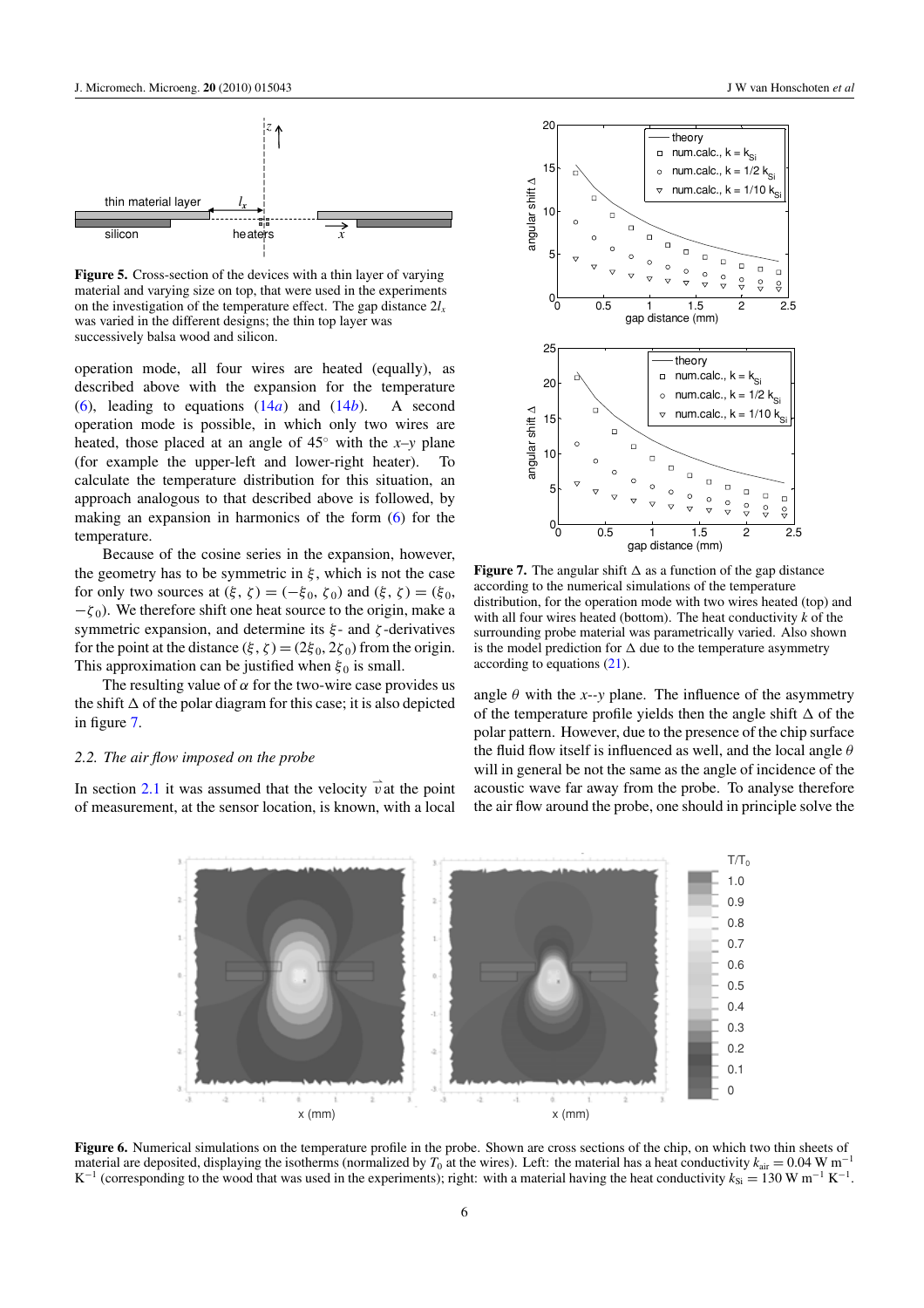<span id="page-7-0"></span>full Navier–Stokes equations for the three-dimensional probe geometry to obtain the complete particle velocity field around the probe. For the relatively complicated geometry of the real probe as depicted in figure [1,](#page-2-0) an exact analytic solution cannot be found. Therefore, we model the sensor chip by a pair of long and thin parallel plates, of which the cross section is shown by figure [2,](#page-3-0) so that the problem becomes two dimensional.

Let us consider first one long, thin sheet of finite width *D*–*l*<sub>*x*</sub> and thickness *d*. Since in general  $d \ll (D - l_x)$ , we assume the sheet to be infinitely thin and infinitely long. The width is directed along the *x*-axis, its infinite length along the *y*-axis and consider the cross section in the *x–z* plane. We assume a harmonically oscillating acoustic wave with frequency *ω* and making the angle  $\gamma$  with the *x*-y plane at infinity. To obtain the flow profile around the plate one should solve the Navier–Stokes equations, the equations of motion for a viscous fluid. Several approximations can be made to solve this twodimensional problem.

It has been shown [\[27](#page-11-0), [28](#page-11-0)] that for propagating acoustic waves, the fluid can be considered as incompressible if both the fluid velocity  $v$  is small compared to the velocity of sound in the medium,  $v \ll c_0$ , and the characteristic time scale for velocity changes,  $\tau = \omega^{-1}$ , is much larger than *D*/*c*, that is, if  $\tau \gg D/c$ . For our case, we can take as estimate values  $v \sim 2.5 \times 10^{-3}$  m s<sup>-1</sup> (∼94 dB sound level),  $c_0 =$  $350 \text{ m s}^{-1}$  and  $D = 3 \text{ mm}$ , and conclude that for all frequencies well below 10 kHz, both conditions are fulfilled, and the gas can be described as incompressible. For an incompressible fluid, one should solve now the Navier–Stokes equations that read

$$
\frac{\partial \vec{v}}{\partial t} + (\vec{v} \cdot \vec{\nabla}) \vec{v} = -\frac{1}{\rho} \vec{\nabla} p + \nu \nabla^2 \vec{v}, \qquad (15)
$$

with  $\vec{v}$  the (vectorial) velocity, *p* the pressure, *ν* the kinematic viscosity and  $\rho$  the fluid density. It was shown before [\[28\]](#page-11-0) that for the current values of  $v$  and these length scales, and  $\nu = 1.5 \times 10^{-5}$  m<sup>2</sup> s<sup>-1</sup>, the nonlinear term in the equation can be neglected. Besides, the equations of motion (15) can be written in terms of a stream function *ψ*, which is the complex part of the potential and defined by

$$
v_x = \frac{\partial \psi}{\partial z}; \qquad v_z = -\frac{\partial \psi}{\partial x}.
$$
 (16)

It is then seen  $[26]$  $[26]$  that the equation for the stream function to be solved reduces to the Laplace equation

$$
\Delta \psi = 0. \tag{17}
$$

In this expression for  $\psi$ , the time dependence has been eliminated by dividing it by e<sup>i</sup>*ωt* . For the two-dimensional geometry in the *x–z* plane of one infinitely long and thin plate of finite width, the Laplace equation for the stream function can be solved analytically using elliptic coordinates [\[29](#page-11-0)]. One can define elliptic coordinates *p* and *q*, connected with the normal Cartesian coordinates *x*, *z* as  $x + iz = c \cosh(p + iq)$ , or

$$
x = c \cosh p \cos q
$$
  
\n
$$
z = c \sinh p \sin q
$$
 0 < p < \infty, 0 < q < 2\pi. (18)

The curves  $p =$  constant are the ellipses in the *x*–*z* plane  $x^2/(c^2)$  $\cosh^2 p$  +  $\frac{z^2}{c^2}$  sinh<sup>2</sup> $p$  = 1, while the curves  $q =$  constant are the hyperbolas  $x^2/(c^2 \cos^2 q) - z^2/(c^2 \sin^2 q) = 1$ , with common foci  $(\pm c, 0)$ . In this coordinate system, the cross section of the thin plate of width 2*c* is represented by the line extending from  $(-c, 0)$  to  $(c, 0)$  along the *x*-axis.

For a fluid velocity having an angle of incidence *φ* at infinity, the solution of equation (17) with the appropriate boundary conditions is then [\[29](#page-11-0)]

$$
\psi_{\text{oneplate}} = cu_0 \sinh p(\cos \phi \sin q - \sin \phi \cos q). \tag{19}
$$

We model our geometry by two parallel long and thin plates, each having a width  $D-l_x$  and spaced a distance  $2l_x$  apart. Their width is directed along the *x-*axis, as shown in figure [2.](#page-3-0) Although this geometry is not analytically solvable anymore, an approximate solution can be composed from a linear combination of two solutions of the form (19) in Cartesian coordinates, mutually shifted over a distance 2*D*. This approximation is valid for  $l_x \gg (D-l_x)$ . We will verify later to what extent this approximation is correct for the current probe dimensions.

Equation (19) is transformed back to Cartesian coordinates, the solution is shifted over  $\pm (D + l_x)/2$  and these two functions are added. From the thus obtained stream function the velocities  $v_x$  and  $v_z$  at the point  $\xi = \pm \xi_0$ , where the sensors are located, can be determined using (16). Using the normalized variables of section [2.1,](#page-2-0) these velocities become

$$
v_x(\xi_0, 0) = \frac{\partial \psi}{\partial z} = u_0 \cos \phi
$$
  

$$
v_z(\pm \xi_0, 0) = -\frac{\partial \psi}{\partial x}
$$
  

$$
= \frac{u_0}{2} \sin \phi \left( \frac{\frac{\pm \xi_0 - \xi_s}{\sqrt{(\pm \xi_0 - \xi_s)^2 - (\xi_s - 1)^2}}}{+\frac{\pm \xi_0 + \xi_s}{\sqrt{(\pm \xi_0 + \xi_s)^2 - (\xi_s - 1)^2}}} \right)
$$
(20)

 $\text{where } \xi_s = D/2l_x + 1/2.$ 

For an angle of incidence  $\phi = \pi/8$  and  $\xi_s = 2$  the streamline pattern of the solution  $\psi$  is illustrated by figure [4.](#page-5-0) Especially close to the two plates, streamlines are seen to be considerably influenced by the presence of the surfaces.

We can also investigate to what extent the approximation is justified. The sum of two shifted solutions is not exactly a solution of the Laplace equation, equation (19), although the equation is linear. The reason is that the velocity at plate 1 due to the shifted solution of the streamline pattern around plate 2 is no longer tangential to plate 1, a boundary condition that ideally should be fulfilled. Considering the geometry plotted in figure [4,](#page-5-0) we calculate the *y*-velocity at 1 *< ξ <* 3 due to the contribution to the stream profile related to the left plate (corresponding to the second term in  $v_z$  in equation (20)). We find that  $v<sub>z</sub>$  is below 6% and 2% (at  $\xi = 1$  and  $\xi = 3$  respectively) of the total velocity at these points. The approximation based on the superposition of two single solutions of the form (19) seems therefore to be justified. For wider gaps the approximation becomes even better.

For the angular shift  $\Delta$  of the directional sensitivity

$$
\Delta = \arctan \alpha - \pi/4, \tag{21}
$$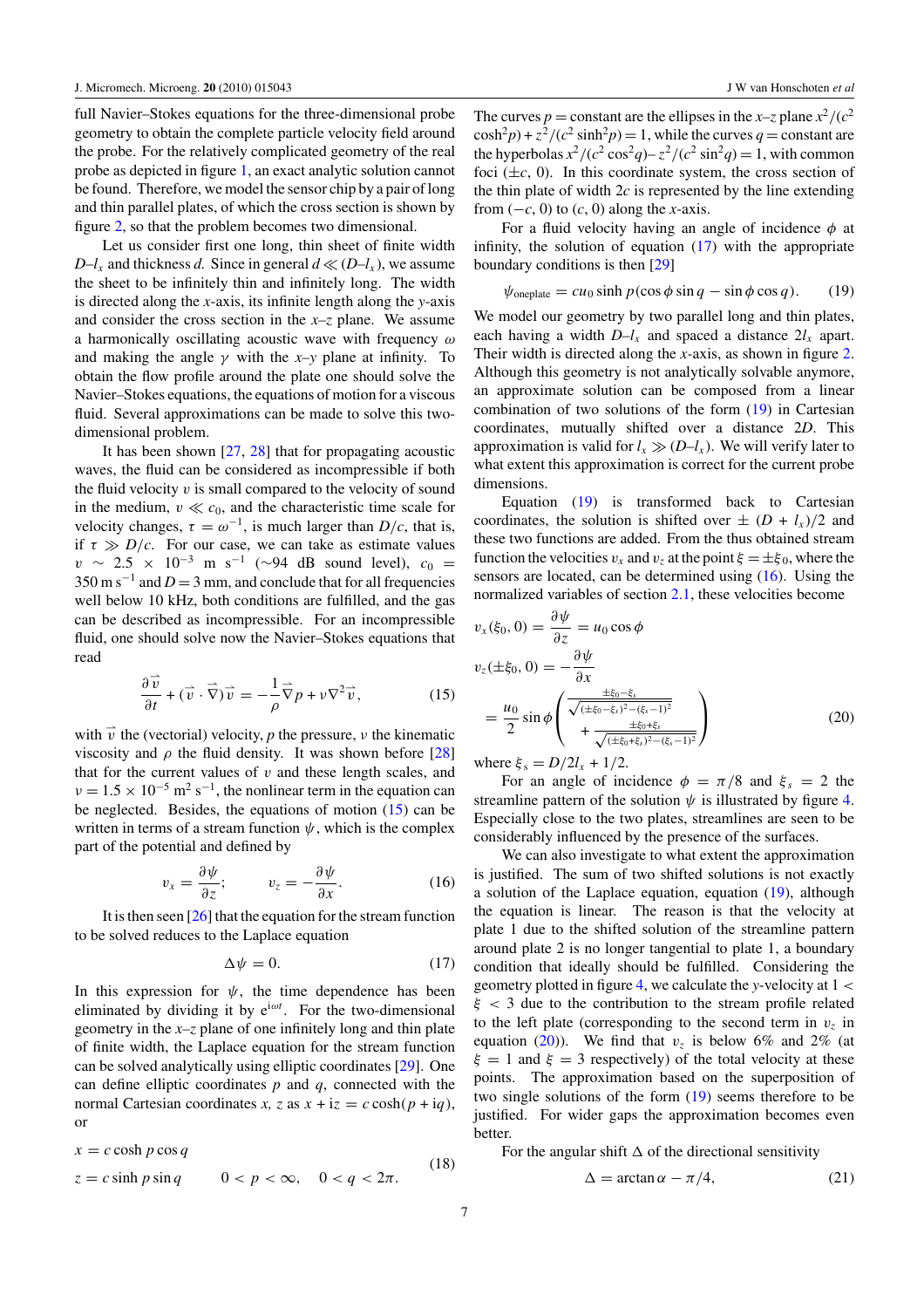<span id="page-8-0"></span>we obtain therefore

$$
\alpha = \begin{pmatrix} \frac{\xi_0 - \xi_s}{2\sqrt{(\xi_0 - \xi_s)^2 - (\xi_s - 1)^2}} \\ + \frac{\xi_0 + \xi_s}{2\sqrt{(\xi_0 + \xi_s)^2 - (\xi_s - 1)^2}} \end{pmatrix}^{-1}.
$$
 (22)

Equation (22) provides the shift  $\Delta$  of the sensitivity due to the disturbed fluid flow around the probe. The shift  $\Delta$  due to the asymmetry in the temperature profile around the wire follows from the equations [\(11\)](#page-5-0)–[\(14](#page-5-0)*b*). This gives us now all ingredients to compare the model with experimental results. This is accomplished in section [4.](#page-9-0)

#### **3. Computational fluid dynamics**

#### *3.1. The set-up*

A commercial finite-volume numerical solver, CFD  $RC^{\circledR}$ [\[30](#page-11-0), [31](#page-11-0)], designed for solving linear and nonlinear boundary value problems of partial differential equations, was chosen to analyse the problem.

After division of the volume of interest for the current three-dimensional probe geometry (the solution space) into discrete control volumes or cells and defining the boundary conditions and the initial conditions, the Navier–Stokes equations and heat diffusion equations could be solved numerically at each cell.

To find the heat flow and temperature distribution close to the sensor wires in the probe, a dense and fine grid of very small elements near the wires was required. To determine the air flow around the probe as a whole, a large volume space around the probe is required since the boundary conditions on the incident flow are to be applied 'at infinity': far away from the sensors. It was found that solving the complete coupled thermal and flow problem led to unacceptable computation times and memory requirements. We therefore uncoupled the thermal problem of the heat conduction and temperature distribution around the sensor wires, and the air flow problem of the acoustic wave in and around the probe. This approach is justified since it was shown before  $[12, 26, 28]$  $[12, 26, 28]$  $[12, 26, 28]$  $[12, 26, 28]$  $[12, 26, 28]$  $[12, 26, 28]$  that the temperature around the wires only affects slightly the viscosity and particle velocity in these regions.

For the three-dimensional heat probe, the solution space was defined as a cylinder of 1 cm length and 1 cm diameter, in which the probe was positioned in the centre. A structured grid of tetrahedral and prismatic volume elements was constructed in the fluid space around the probe. In the region close to the wires, a box of  $2 \times 2 \times 1$  mm enclosing the wires, a relatively dense grid was designed with approximately 10 000 cells of typical length 70  $\mu$ m. This allowed accurate calculation of the flow through the square orifice and the heat distribution in this region. The geometry of the device as depicted in figure [1](#page-2-0) was defined with the real probe dimensions and the actual parameters for the silicon chip, the wires and the air.<sup>1</sup>

While the device itself was not gridded, the heaters were modelled by approximately 1000 elemental cells of about 20  $\times$  $0.4 \times 0.5 \mu$ m. The outer region around the device as a whole was gridded with 15 000 cells of ∼0.4 mm typical length.

In the flow simulations, we specified a harmonically time varying flow with a fixed velocity and frequency *ω*. This velocity had a defined angle and magnitude  $2 \times 10^{-3}$  m s<sup>-1</sup>. These boundary conditions were defined on both the inlets and the outlets. Also, the temperature  $(T = 298 \text{ K})$  and pressure (used only to calculate the inlet density,  $p = 10^5$  N m<sup>-2</sup>) were specified for each boundary face on these inlets and outlets. The inlets and outlets were formed by the outer surface of the cylindrical volume space. On the surface of the probe, the no-slip boundary condition was applied. To solve the full Navier–Stokes equations several linear equation solvers are available in CFD RC; we used the default conjugate gradient squared solver, with 50 sweeps for the velocity equations and 500 sweeps for the pressure correction equation.

The time dependence of the problem entered via the harmonically changing particle velocity of radial frequency *ω*. At the boundary faces a plane propagating wave was imposed, with a fluid particle velocity of magnitude  $u_0$  and described by  $u(y, t) = u_0 \cos(\omega t - kr)$ , with *k* the wave number in the propagation direction *r*. The initial condition was formed by the harmonically varying wave at  $t = 0$ ; evaluation of the simulation results was done after the transient values had reached a steady-state situation, about several periodes  $(\omega t \gg 5)$ .

For the heat transfer simulations we set the following boundary conditions. On the device surfaces the isothermal heat flux boundary condition in CFD allowed us to fix the temperature at  $T = 298$  K. At the wire surfaces a specified heat flux of  $P = 20$  mW per wire was specified. Also, a convective heat transfer from the wires was defined. This heat flux is not fixed but is calculated from the difference  $T_{\text{external}}$  – *T*wire. We assumed no radiation heat flux.

Heat transfer processes are computed by solving the equation for the conservation of energy. CFD numerically solves the energy equation in the form known as the total enthalpy equation [\[30,](#page-11-0) [31](#page-11-0)]. As argued above, for the frequencies of interest we do not need to take the frequency dependence of the heat processes into account. Therefore, steady-state temperature calculations were done to find the static temperature distribution.

#### *3.2. Calculations on the temperature distribution*

Numerical simulations were performed on devices with varying gap distances  $(2l_x \text{ in figure 2})$ , in the range 0.2 mm <  $l_x$  < 1.8 mm, keeping all other dimensions and parameters the same, and the temperature in the probe, especially close to the heated wires, was evaluated. The fine mesh of small elemental cells (3–4  $\times$  10<sup>-4</sup> mm<sup>3</sup> in the region close to the wires and  $0.1 \text{ mm}^3$  around the device as a whole) allowed for a very accurate determination of the spatial *x*- and *z-*derivative of the temperature very close to the wires.

Apart from the variation of the gap distance, the heat conductivity of the chip material was varied, ranging from

<sup>&</sup>lt;sup>1</sup> We took the parameter values  $k_{Si} = 130 \text{ W m}^{-1} \text{ K}$ ,  $\rho_{Si} = 2230 \text{ kg m}^{-3}$ and  $c_{p,Si} = 702.2 \text{ J kg}^{-1} \text{ K}$  for the silicon chip,  $k_{Pt} = 72 \text{ W m}^{-1} \text{ K}$ ,  $\rho_{Pt} =$ 21090 kg m<sup>-3</sup> and  $c_{p,Pt} = 133.0 \text{ J kg}^{-1}$  K for the platinum wires and  $k_{\text{air}} = 0.0263 \text{ W m}^{-1} \text{ K}, \rho_{\text{air}} = 1.16 \text{ kg m}^{-3} \text{ and } c_{p,\text{air}} = 1007 \text{ J kg}^{-1} \text{ K and}$  $v_{\text{air}} = 1.60 \times 10^{-5} \text{ m}^2 \times \text{s}^{-1}$  for air, at room temperature.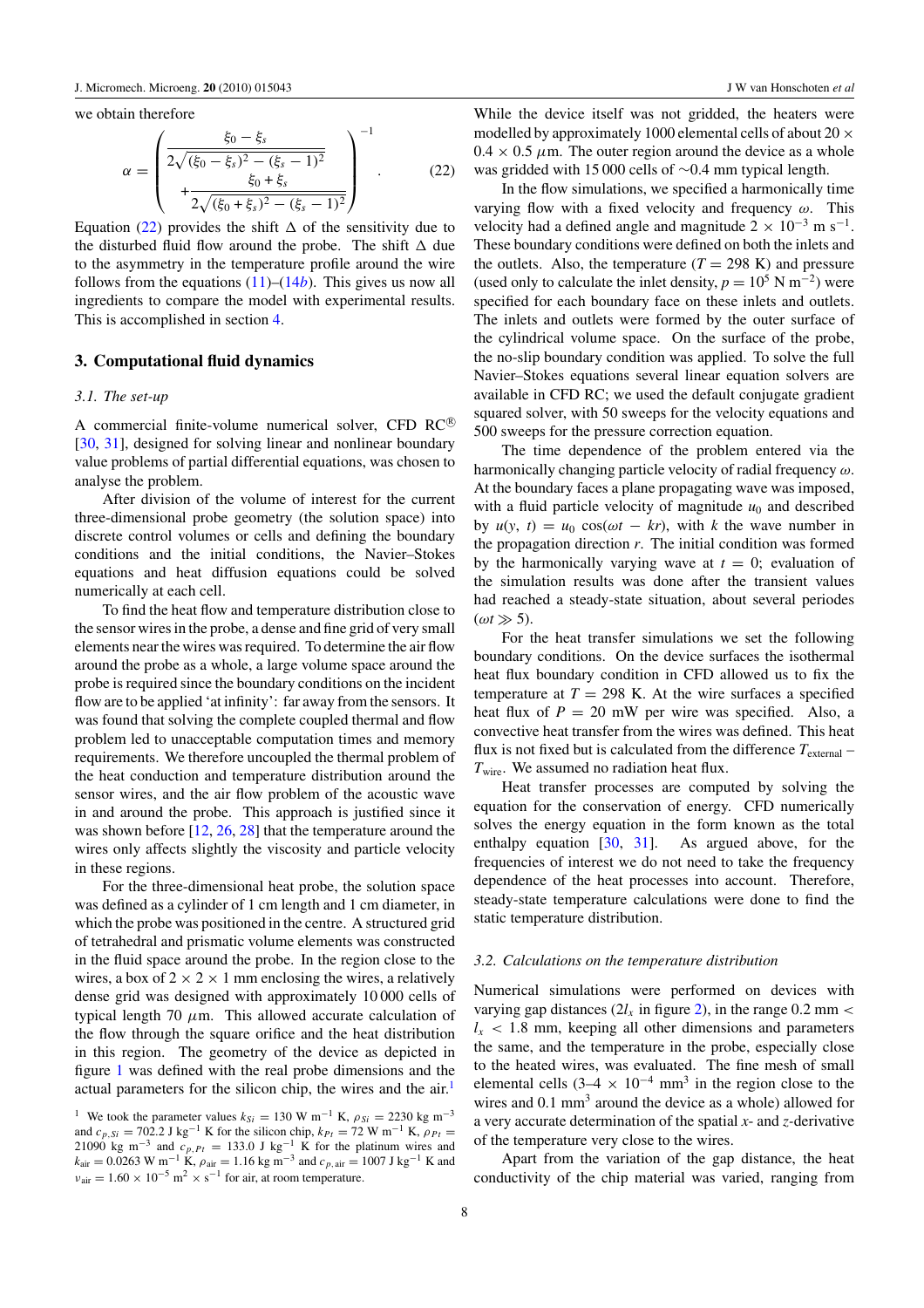<span id="page-9-0"></span>the heat conductivity of air,  $k_{\text{air}} = 0.0263 \text{ W m}^{-1} \text{ K}^{-1}$ , to that of silicon,  $k_{\text{Si}} = 130 \text{ W m}^{-1} \text{ K}^{-1}$ , in five linear steps. As described in the next section, several probes made of different heat conducting materials were also actually designed (in particular, of wood and of silicon) and to comply with these experiments, those geometries were also analysed in the numerical simulations. The cross section of the experimentally investigated structures as described in section 4, is shown in figure [5;](#page-6-0) the numerical simulations were performed on the actual geometries of these devices.

The results of the calculations on two suchlike probes are illustrated in figure [6,](#page-6-0) in which cross sections in the *x–z* planes containing the isotherms are depicted. The figure shows temperature distributions when all four wires were heated. In figure [3](#page-4-0) the calculated temperatures along the lines parallel to the *x*-, *y*- and *z*-axes are also shown, respectively, for  $\xi = 0$ , *ξ* = *ξ* <sup>0</sup> and *ξ* = 2*ξ* 0, and for *ζ* = 0, *ζ*= *ζ* <sup>0</sup> and *ζ* = 2*ζ* 0. A good agreement with the theoretical prediction for the temperature profiles is seen.

The probe geometry with the cross section as illustrated in figure [5](#page-6-0) was analysed for two different modes of operation: one with all four wires heated, dissipating 20 mW heat per wire, and one operation mode in which only the two diagonally placed wires were heated and the other two at room temperature. Both the gap distance and the heat conductivity of the thin sheets on top were varied, the gap distance  $l<sub>x</sub>$  ranging from 0.2 to 2.4 mm in steps of 0.2 mm, and  $k$  between  $k_{Si}$  and *k*air. In figure [7](#page-6-0) the results of these numerical calculations for both operation modes are summarized. Shown is the angular shift  $\Delta$  as a function of the gap distance for various values of *k*. As a comparison, the model prediction for the angular shift, due to the temperature asymmetry only, is also depicted. It is seen that the theory overestimates the values for  $\Delta$  for all gap distances. We may attribute this effect to the fact that the theory assumes infinite heat sinks in the *z*-direction at  $x =$  $\pm l_x$ , which results in an overestimation of the asymmetry of the temperature profile close to the wires.

#### *3.3. Calculations on the air flow profile*

As noted above, the fluid flow profile in the probe was simulated by solving numerically the Navier–Stokes equations for all cells of the solution space, where a plane propagating wave of frequency *ω* was imposed on the boundary faces of the volume space. In the different simulations, the frequency  $\omega$  was varied between 0 and 10<sup>4</sup> rad s<sup>-1</sup>, and the magnitude *u*<sub>0</sub> was chosen in the range  $3 \times 10^{-5} < u_0 < 3 \times$  $10^{-3}$  m s<sup>-1</sup>. Each simulation result provided the magnitude and phase of the particle velocity and the pressure at each point in space, such that the streamline pattern in the fluid could also be investigated. It could be concluded from the results that for the region of interest,  $3 \times 10^{-5} < u_0 < 3 \times 10^{-3}$  m s<sup>-1</sup>, all dynamics were linear in  $u_0$ , i.e. an increase of the amplitude of the imposed acoustic wave led to an equal increase of the velocities and pressures at all points in space. Therefore, the final calculations were elaborated for one fixed magnitude of  $u_0$ ,  $u_0 = 2 \times 10^{-3}$  m s<sup>-1</sup>.

The angle of incidence  $\phi$  of the applied acoustic wave was varied, and from the magnitude and phase of the calculated



**Figure 8.** Angular shift as a function of gap distance  $(2l_x)$  for different types of probes (with balsa wood, and with silicon as surrounding material), and compared with numerical calculations on the devices and with the model predictions. The effects of the temperature, and of the disturbed flow profile, were separately investigated and then added. Simulations on the flow were performed at  $u_0 = 2 \times 10^{-3}$  m s<sup>-1</sup>,  $\omega = 800$  Hz.

particle velocity at the sensor location, the angle *γ* of the local velocity with the horizontal plane was determined. From the difference between the angle  $\gamma$  of the local velocity at the specific point and the angle of incidence  $\phi$ , the deviation  $\Delta = \gamma - \phi$  was found. See figure 8. For the readability of the figure, the curves corresponding to the numerical results are represented by lines although the gap distance was varied in discrete steps of 0.2 mm. The results shown in figure 8 refer to a frequency of 800 Hz. Other frequency values in the investigated frequency range ( $\omega = 2\pi f$  between 0 and  $10^4$  rad s<sup>-1</sup>) did not yield significant differences: curves as plotted in figure 8 for different frequencies cannot be distinguished independently in the figure.

#### **4. Experiments**

We built a measurement set-up composed of an approximately 25 cm long standing wave tube [\[2,](#page-11-0) [3](#page-11-0), [32](#page-11-0), [33\]](#page-11-0) of 6 cm width with rigged side walls. At one end, the tube is rigidly terminated with a pressure microphone connected at the tube end; at the other end the air inside is excited by a loudspeaker generating a broadband (frequency 0–10 kHz) signal. Through a small hole in the tube at a 6 cm distance from the sound source, the particle velocity probe is placed in the tube to measure the generated standing wave pattern. From the ratio of the microflown signal and the output of the pressure microphone the sensitivity of the particle velocity sensor could be determined in a frequency range of 10–1000 Hz. The sensor was connected to a step motor, allowing a full rotation in steps of 3.75◦.

The measured frequency response was in correspondence with previous measurements on the sensitivity of the particle velocity sensor [\[13](#page-11-0), [24,](#page-11-0) [26](#page-11-0)], showing a low-pass frequency response with a roll-off above 2 kHz. The measurement results showed further that the polar pattern of the directional sensitivity was nearly frequency independent in the range from 50 to 1000 Hz for all investigated probes.

To distinguish between the temperature-induced and flowinduced effects, two different kinds of probes were designed.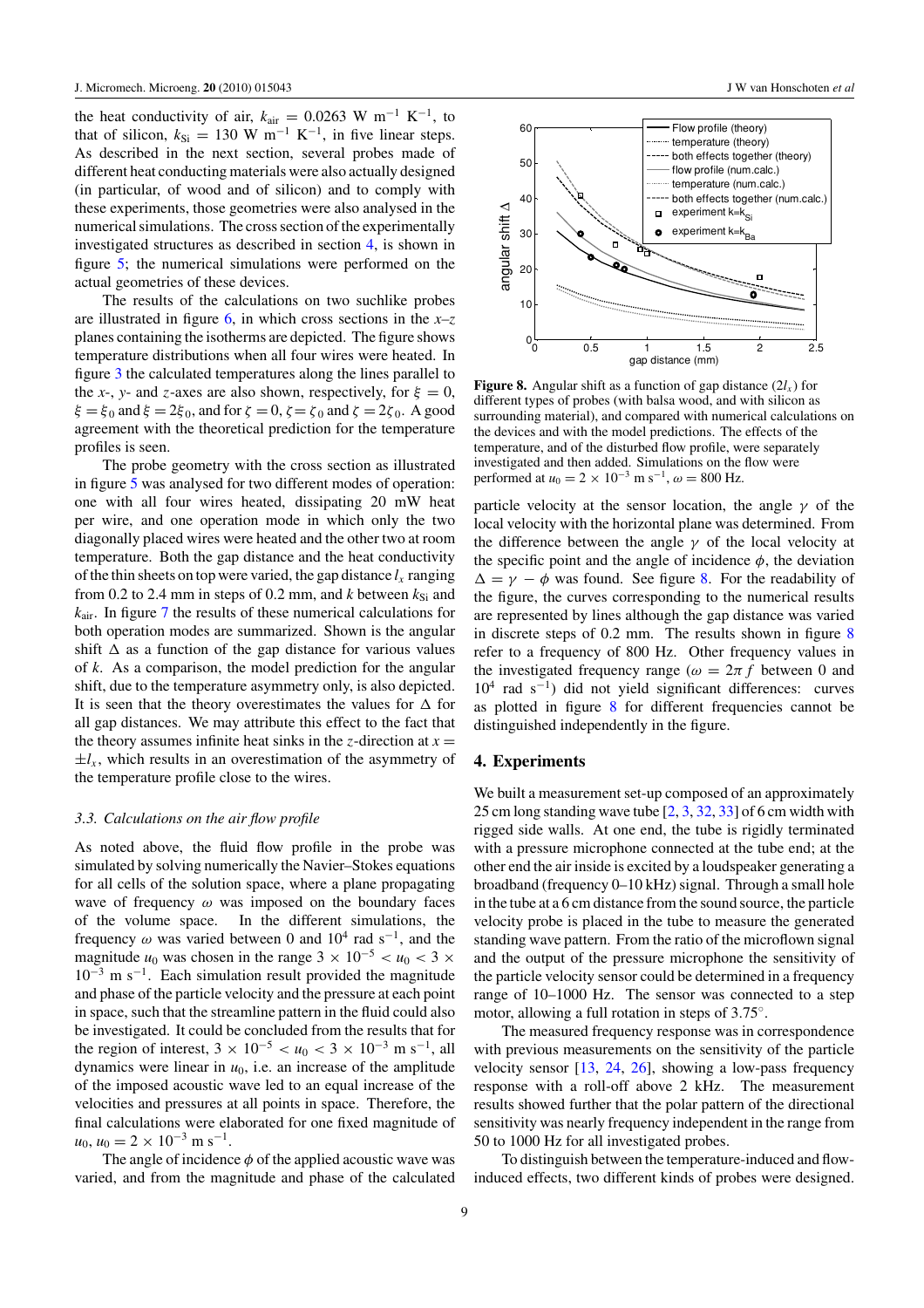In one set of probes, silicon was used as the surrounding material around the rectangular orifice in which the wires are suspended. In the other set of probes, the silicon was replaced by a specific type of wood, balsa wood. This type of material was chosen because of its extremely low heat conductivity,  $k \approx 0.04$  W m<sup>-1</sup> K<sup>-1</sup>, compared to that of silicon ( $k_{Si}$  = 130 W m<sup>-1</sup> K<sup>-1</sup>), thereby being in the order of the thermal conductivity of air ( $k_{\text{air}} = 0.0263 \text{ W m}^{-1} \text{ K}^{-1}$ ). The fabricated designs therefore allowed verification of the hypothesis that the 'balsa wood' probes exhibit no temperature-related angular shift of the sensitivity, and that in the silicon-based designs both effects play a role. Each set of probes comprised devices with varying gap distances, with the full gap distance  $2l<sub>x</sub>$ varying between 0.4 and 2.0 mm.

To determine the angular shift of the sensitivity from the obtained data, the data of the output signal versus angle were fitted by cosine curves using a least mean square optimization routine. These cosine curves were compared with the unshifted cosine functions. The error in the final value for  $\Delta$  amounted to approximately 3°.

Comprehensive comparison of the results of these measurements with both the numerical simulations and the theoretical calculations is made in figure [8.](#page-9-0) As the figure shows, the balsa-based probes showed significantly less temperature-related effects, resulting in a smaller angular shift. For these probes, the main reason for the final value of  $\Delta$  is caused by the flow-induced effects. Besides, this effect is largely dependent on the gap distance of the orifice. The correspondence between the numerical simulations and the experiments is rather good; also the differences between the model predictions and the numerical calculations on the real devices are small.

#### **5. Asymmetric wire placement**

From the experiments on the angular sensitivity of the probes it can be concluded that the angular shift  $\Delta$  is independent of frequency. This means that, for a specific probe geometry of given dimensions, the shift  $\Delta$  can easily be corrected for, electronically and in the processing of the final output signal, to obtain the ideal 'figure of eight' response.

With the obtained theoretic and numerical results one could assume at first sight that an improved geometry can easily be designed, such that the ideal 'figure-of-eight' response in the polar plane is obtained. That is, a probe with a maximum sensitivity for incident angles  $\theta = 45^\circ$ . In such an optimized design, the sensor wires should be placed mutually at an angle in the  $x-z$  plane of about  $(45 + 18)°$  above each other (when  $l_x = 1$  mm). Figure 9 shows a cross section of such a probe design. The sensor wires are placed 250 mm above each other (as before) and have a horizontal spacing of 510 mm. The geometry shown in this figure was analysed in the numerical simulations, and the temperature gradients and fluid flow were calculated according to equations [\(21\)](#page-7-0) and [\(20\)](#page-7-0).

However, as described in part 1 of the paper, it was observed that such an optimization with respect to the directionality is not achievable. The reason is that the output



**Figure 9.** Streamline pattern for an acoustic wave of incident angle  $\theta = \pi/4$  (top) and static temperature distribution (bottom) for a design in which the sensor wires are placed at a mutual angle (45 + 18)<sup> $\circ$ </sup> in the *x*-*z* plane. Dimensions are  $l_x = 1.1$  mm,  $D = 1.2$  mm and wire spacing 510 *μ*m.

signal (the temperature difference) of two heated wires is dependent on the distance between these wires. Changing the wire spacing therefore influences the temperature difference between the wires. To take this effect into account, one should use the full expression for the temperature difference between two wires,  $\Delta T$ , as a function of wire spacing *a*, frequency *f* and velocity *v*. The explicit function  $\Delta T(f, a, v)$  was deduced before [\[12](#page-11-0), [13,](#page-11-0) [26\]](#page-11-0); here in this paper we have only made use of the fact that it is linear in *v*.

For a full optimization of the current design, the presented model should therefore be refined by incorporating the explicit expression for the two-wire temperature difference. The analytic model contains all the necessary ingredients to realize this. The description of the fluid flow profile does not even change.

### **6. Conclusions**

We analysed the angular sensitivity of the particle velocity probe and obtained analytical expressions for the observed angular shift  $\Delta$  of the figure-of-eight response using a relatively straightforward model. The model predictions